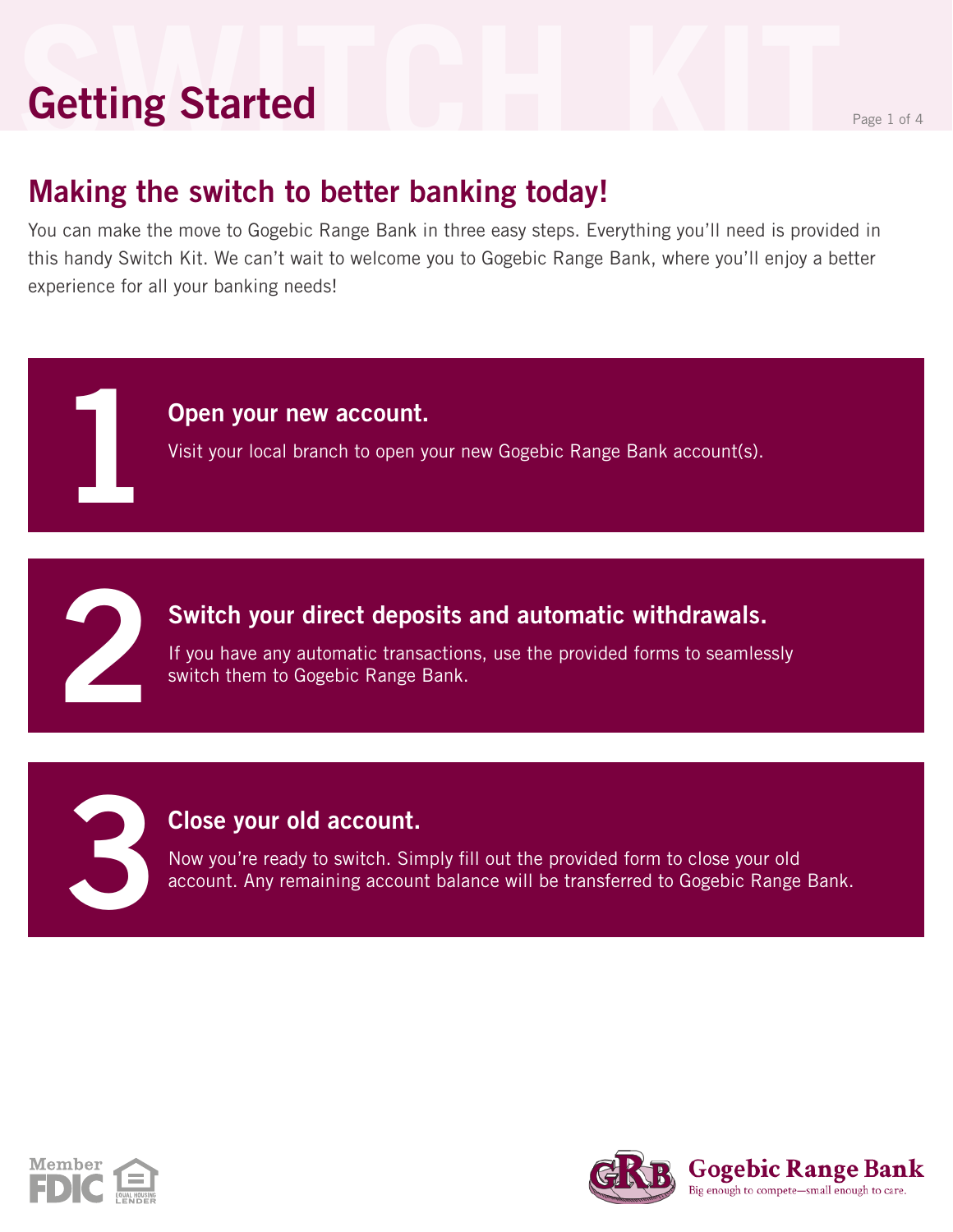## **Direct Deposit Authorization**

You can use your keyboard to fill out this form online, or you can print the form and complete it by hand.

Use this form to authorize your employer, retirement and pension funds, or any other agency to deposit your payment directly into your Gogebic Range Bank account. Use one form for each direct deposit.

| <b>Notification of Direct Deposit Authorization Change</b>                                  | <b>Direct Deposit Checklist:</b>                               |
|---------------------------------------------------------------------------------------------|----------------------------------------------------------------|
| <b>Company or Employer:</b>                                                                 | Use this list to remember all<br>your direct deposits you need |
| Address:                                                                                    | to transfer. These are the most<br>common direct deposits.     |
| City, State, Zip:                                                                           | Payroll                                                        |
| <b>Phone Number:</b>                                                                        | Investments                                                    |
| Employee ID:                                                                                | <b>Retirement Plans</b>                                        |
| (if applicable)                                                                             | <b>Social Security</b>                                         |
| Effective immediately, please deposit the net amount of my check to my Gogebic Range        |                                                                |
| Bank account. I authorize (name of depositor)                                               |                                                                |
| to automatically deposit funds into the account below. This authorization shall remain in   |                                                                |
| place until I have submitted a new authorization, or until this authorization is changed or |                                                                |
| revoked by me in writing.                                                                   |                                                                |
| Place an X next to your desired option.                                                     |                                                                |
| Net amount to Gogebic Range Bank CHECKING                                                   |                                                                |
| Account #                                                                                   | Routing # 091114112                                            |
| <b>Net amount to Gogebic Range Bank SAVINGS</b>                                             |                                                                |
| Account #                                                                                   | Routing # 091114112                                            |
|                                                                                             |                                                                |
| Signature:                                                                                  | Date:                                                          |
| Name:                                                                                       |                                                                |
| Address:                                                                                    |                                                                |
| City, State, Zip:                                                                           |                                                                |
| <b>Phone Number:</b>                                                                        |                                                                |



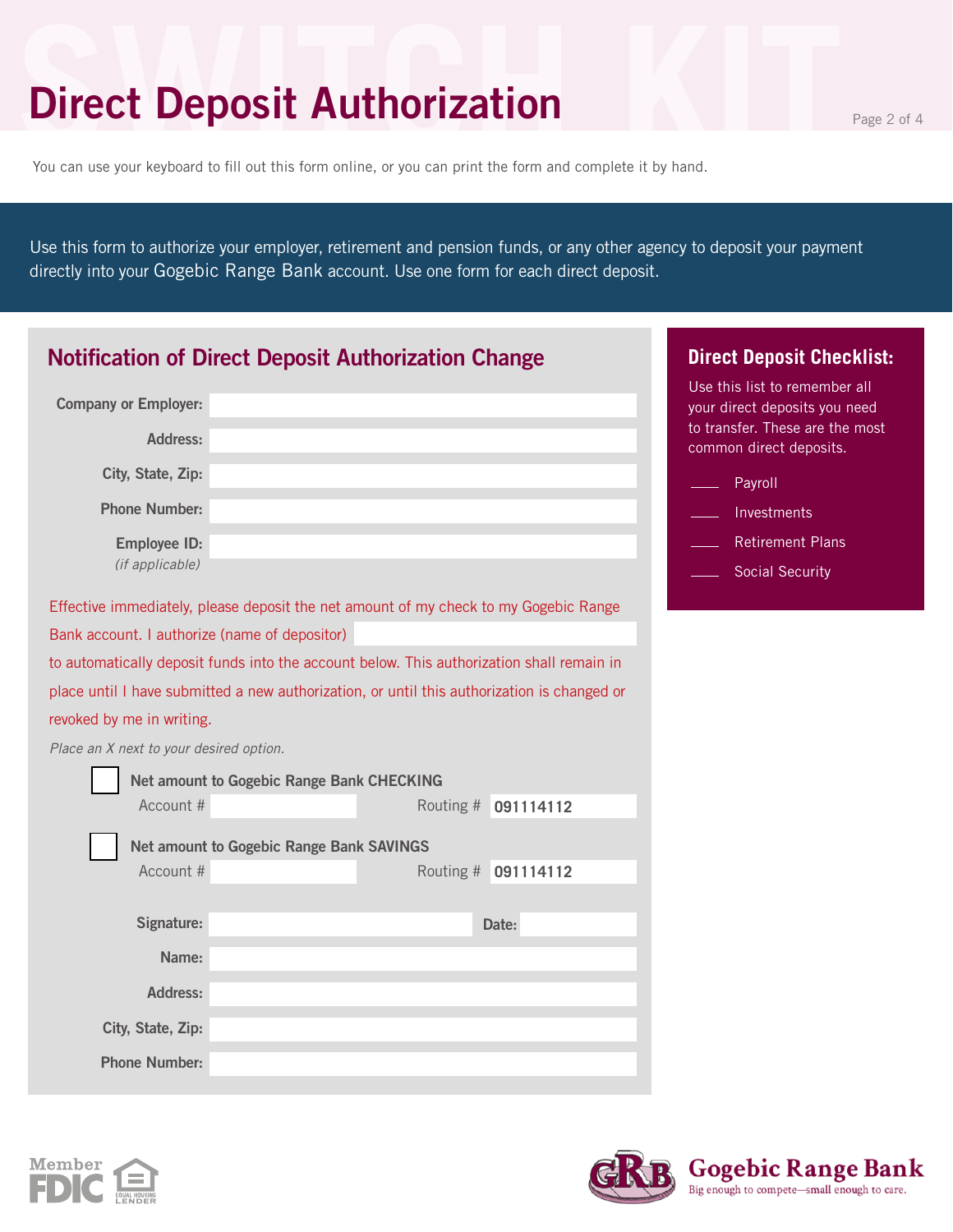## **Automatic Withdrawal Authorization Page 3 of 4**

You can use your keyboard to fill out this form online, or you can print the form and complete it by hand.

Use this form to authorize a change to any automatic payment, deductions, or withdrawals from your account. Use one form for each automatic withdrawal. Or, many companies and agencies make it easy to change your account on record online on their website.

| <b>Notification of Withdrawal Authorization Change</b>                                                                                                                                               |                           |                |           | <b>Automatic Withdrawal</b><br><b>Checklist:</b>                             |
|------------------------------------------------------------------------------------------------------------------------------------------------------------------------------------------------------|---------------------------|----------------|-----------|------------------------------------------------------------------------------|
| <b>Name of Company:</b>                                                                                                                                                                              |                           |                |           | Use this list to remember all your                                           |
| <b>Account Number:</b>                                                                                                                                                                               |                           |                |           | automatic payments you need to                                               |
| <b>Payment Amount:</b>                                                                                                                                                                               |                           |                |           | transfer. These are some of the<br>most commonly used automatic<br>payments. |
| Address:                                                                                                                                                                                             |                           |                |           | Home Mortgage                                                                |
| City, State, Zip:                                                                                                                                                                                    |                           |                |           |                                                                              |
| <b>Phone Number:</b>                                                                                                                                                                                 |                           |                |           | <b>Auto Loans</b>                                                            |
|                                                                                                                                                                                                      |                           |                |           | <b>Utilities</b>                                                             |
| Please cancel all automatic withdrawals from my old institution:                                                                                                                                     |                           |                |           | Insurance                                                                    |
| <b>Financial Institution:</b>                                                                                                                                                                        |                           |                |           | Cable/Internet                                                               |
|                                                                                                                                                                                                      |                           |                |           | Gym/Club Memberships                                                         |
| Account #                                                                                                                                                                                            |                           | Bank Routing # |           | <b>Credit Cards</b>                                                          |
| Please make all future automatic withdrawals from my new institution:                                                                                                                                |                           |                |           | Investments                                                                  |
| <b>Financial Institution:</b>                                                                                                                                                                        | <b>Gogebic Range Bank</b> |                |           | Subscriptions                                                                |
| Account #                                                                                                                                                                                            |                           | Bank Routing # | 091114112 | <b>Charity Donations</b>                                                     |
|                                                                                                                                                                                                      |                           |                |           |                                                                              |
| This authorization will remain in effect until I have submitted to you a new authorization, or until<br>you have been notified by me in writing that this authorization has been changed or revoked. |                           |                |           |                                                                              |
| Signature:                                                                                                                                                                                           |                           |                | Date:     |                                                                              |
| Name:                                                                                                                                                                                                |                           |                |           |                                                                              |
| <b>Address:</b>                                                                                                                                                                                      |                           |                |           |                                                                              |

**Phone Number:**

**Member** 

**City, State, Zip:**